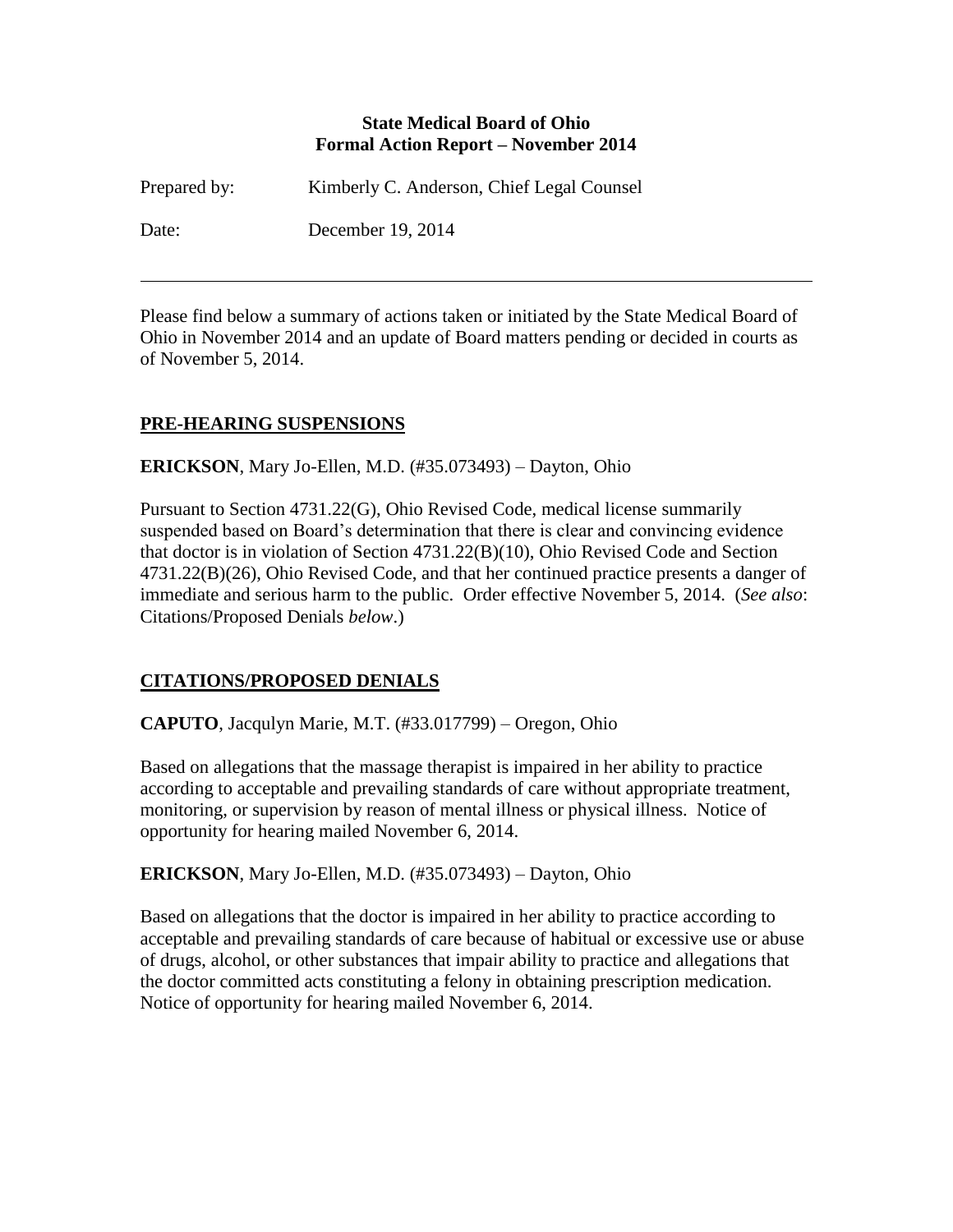**NIXON**, Heather Nicole, M.T. (#33.017267) – Columbus, Ohio

Based on the MT's alleged violations of the limitations placed on her license pursuant to 9/12/13 consent agreement due to the MT's alleged failure to submit quarterly declarations; to appear for probationary conferences; to enter into a contract with a Board-approved drug testing facility; and to provide acceptable documentary evidence of participation in an alcohol and drug rehabilitation program. Notice of opportunity for hearing mailed 11/6/14.

**RODEBAUGH**, Justin Matthew M.D. (#57.015418) – Strongsville, Ohio

Based on allegations that the doctor is impaired in his ability to practice according to acceptable and prevailing standards of care because of habitual or excessive use or abuse of drugs, alcohol, or other substances that impair ability to practice; that the doctor made a false, fraudulent, deceptive or misleading statement in his application for a medical license; and that the doctor has failed to furnish satisfactory proof of good moral character in his application for a medical license. Notice of opportunity for hearing mailed November 6, 2014.

**ROSS,** John Allen, M.D. (#35.064459) – Fostoria, Ohio

Based on allegations that doctor committed acts constituting a felony based on the doctor's providing office staff with pre-signed prescriptions to be completed at a later date by office staff and based on allegations that the doctor committed acts constituting a felony and misdemeanors and failed to conform to minimal standards of care for allowing non-physician employees to use a light based medical device to perform i-Lipo laser treatments on 6 patients in 2012 and 2013. Notice of opportunity for hearing mailed November 6, 2014.

# **FINAL ORDERS**

**CORNELL,** Clinton James, P.A. (#50.003493 – Cincinnati, Ohio

Physician assistant license subject to 30 day stayed suspension and probationary terms, conditions and limitations for at least two years. Based on physician assistant's conviction in the United States District Court, Western District of Michigan, on one felony count of Payment and Receipt of Health Care Kickbacks. Order effective November 6, 2014.

**DEMINT**, Franklin Donald, D.O. (#34.005493) – Kingston, Ohio

Osteopathic medical license suspended for at least 90 days with interim monitoring conditions and conditions for reinstatement or restoration of license established; suspension to take effect on the thirty-first day following the effective date of the order. Upon reinstatement or restoration of license, doctor's license to be subject to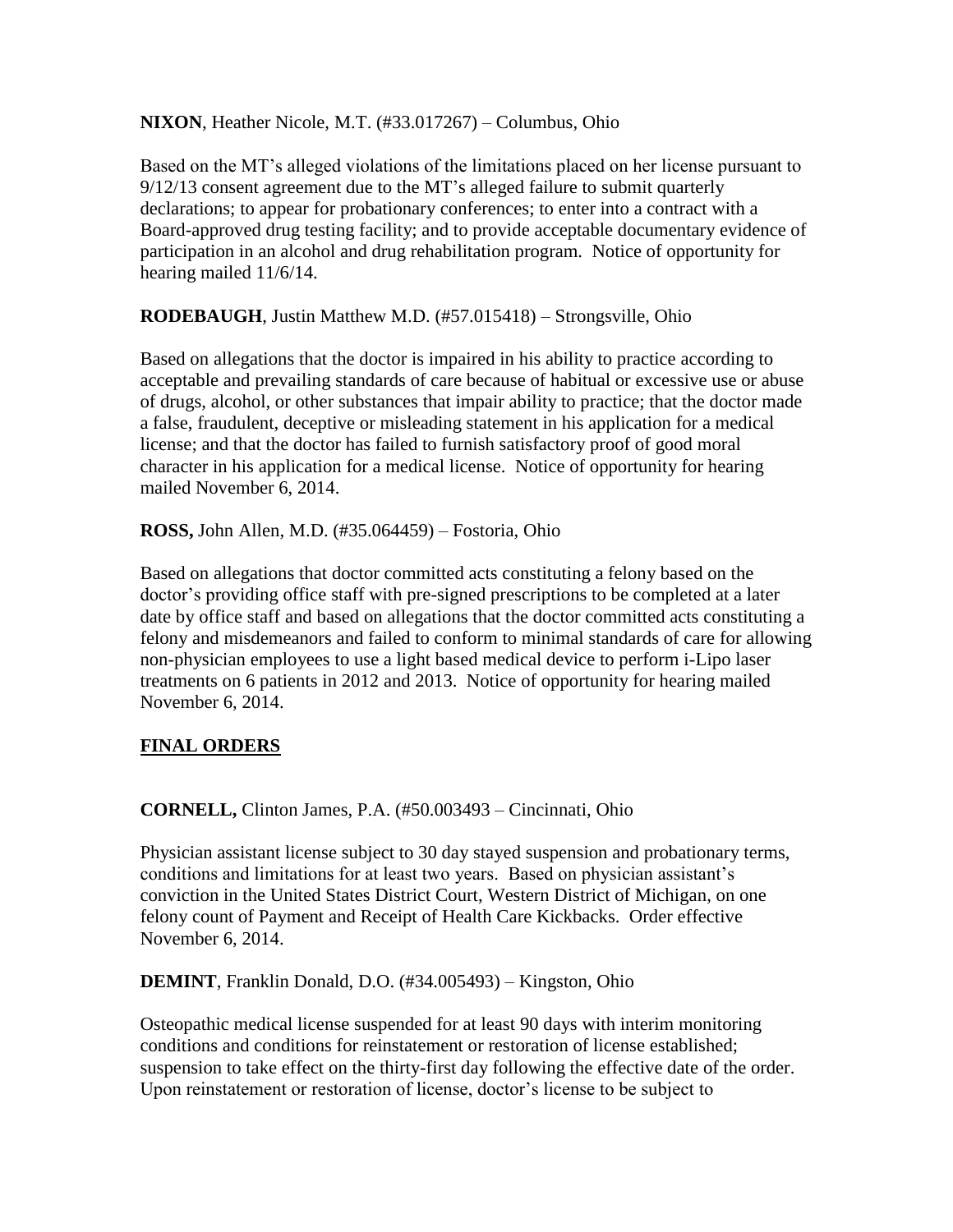probationary terms, conditions and limitations for at least three years. Further, upon reinstatement or restoration of license he is permanently limited and restricted from prescribing, administering, dispensing or otherwise providing any narcotic analgesics including but not limited to single entity or combination products containing oxycodone, hydrocodone, hydromorphone, oxymorphone or codeine. The limitation shall not apply to buprenorphine-containing products or any other products that are approved to treat drug addiction, provided that they are prescribed, administered, dispensed or otherwise provided in accordance with FDA-approved labeling and other federal and state requirements. Based on the Board's finding that the doctor failed, with respect to 14 specified patients, to maintain minimal standards of care applicable to the selection or administration of drugs, or failed to employ acceptable scientific methods in the selection of drugs or other modalities for treatment of disease; departed from or failed to conform to minimal standards of care; violated the conditions of limitation placed by the Board upon doctor's certificate pursuant to a 3/10/10 consent agreement; and violated or attempted to violate the laws and rules governing the practice of medicine in the state of Ohio, specifically the Board's rules governing the treatment of intractable pain. Order effective November 19, 2014.

**MILLS,** Kyle Finnian, M.D. (#35.065391) – Wapakoneta, Ohio

Medical license suspended for at least 180 days with interim monitoring conditions and conditions for reinstatement or restoration of license established. Upon reinstatement or restoration of license, doctor's license to be subject to probationary terms, conditions, and limitations for at least five years. Based on the Board's finding that the doctor is impaired in his ability to practice according to acceptable and prevailing standards of care because of habitual or excessive use or abuse of drugs, alcohol, or other substances that impair ability to practice and that the doctor made false, fraudulent, deceptive or misleading statements on his applications for renewal of his license in 1996, 1998, 2004, 2006, 2008, and 2012. Order effective November 6, 2014.

**NGENGWE,** Raphael Ngengwe, M.D. (#35.088468) – New York, New York

Medical license suspended for an indefinite time with conditions for reinstatement or restoration. Based on prior action by the Iowa Board of Medicine, which issued a warning to the doctor and fined him for his violation of the terms of a Physician Health Contract and on the doctor's failure to cooperate in an investigation conducted by the State Medical Board of Ohio. Order effective November 6, 2014.

**POLISETTY**, Sudhir Sitaram, M.D. (#35.098455) – Lexington, Kentucky

Medical license permanently revoked. Based on the Board's finding that the doctor provided false, fraudulent, deceptive, or misleading statements relating to a letter of recommendation purportedly written by the doctor's former Residency Program Director on his behalf and a third year evaluation form that was purportedly signed by the doctor's former Residency Program Director and his statements to an investigator for the Board; his failure to cooperate in an investigation conducted by the Board in relation to the letter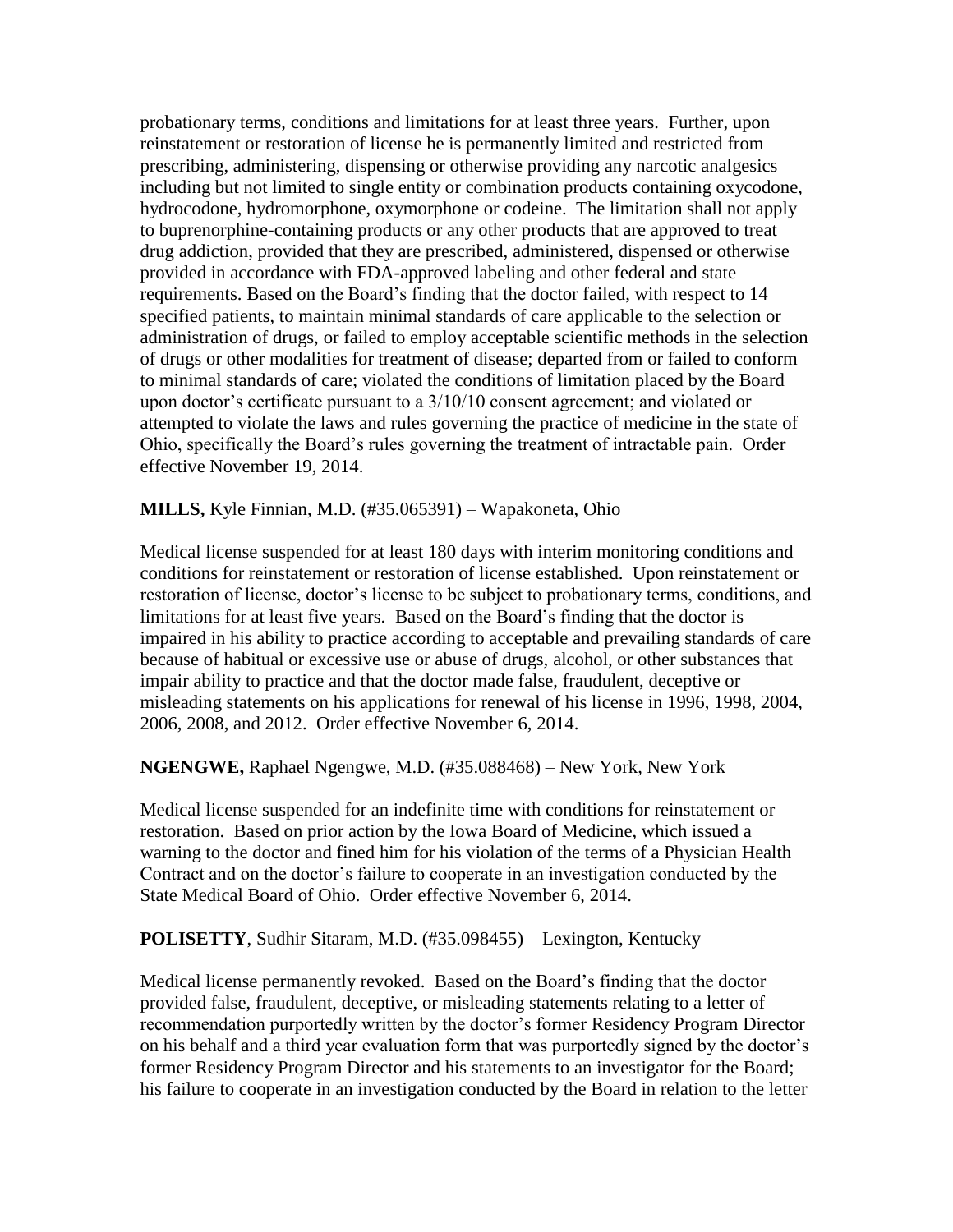of recommendation and third year evaluation form; his obtaining or attempting to obtain a thing of value by fraudulent misrepresentations in the course of practice; his violation of the conditions placed on his license by a 1/9/13 Consent Agreement; his commission of an act constituting a felony in that he forged the letter of recommendation and third year evaluation form; and his commission of an act constituting a misdemeanor of Falsification relating to the same documents. Order effective November 6, 2014.

### **SRESTHADATTA,** Paul, D.O. (#34.007180) – Powell, Ohio

Osteopathic medical license suspended for at least ninety days with conditions for interim monitoring and conditions for reinstatement or restoration. Upon reinstatement or restoration, subject to probationary terms, conditions and limitations for a period of at least five years. Based on the doctor's violation of limitations placed on his license pursuant to 4/13/11 consent agreement due to a urine sample which tested positive for the presence of alcohol; his failure to call in to a Board-approved drug testing facility; and his impairment of ability to practice according to acceptable and prevailing standards of care because of habitual or excessive use or abuse of drugs, alcohol, or other substances that impair ability to practice. Order effective November 6, 2014.

## **CONSENT AGREEMENTS**

**AMBROSE**, Martin Palmer, M.D. (35.060025) – Dayton, Ohio

Medical license suspended for an indefinite period of time with interim monitoring conditions and conditions for reinstatement established, including requirement that doctor enter into a subsequent consent agreement incorporating probationary terms, conditions and limitations as determined by the Board. Based on doctor's admission that he is impaired in his ability to practice according to acceptable and prevailing standards of care because of habitual or excessive use or abuse of drugs, alcohol, or other substances that impair ability to practice. Order effective November 5, 2014.

**BONNER**, Courtney Deselm, D.O. (#34.006885) – Cambridge, Ohio

Osteopathic medical license reinstated subject to probationary terms and conditions for at least five years. Based on doctor having completed all requirements for reinstatement of license pursuant to the terms of a 8/13/14 consent agreement. Agreement effective November 5, 2014. Reinstatement effective November 12, 2014.

**MYERS**, Carla Melinda, D.O. (#34.003506) – Waynesville, Ohio

Osteopathic medical license reinstated subject to probationary terms and conditions for at least five years. Based on doctor having completed all requirements for reinstatement of license pursuant to the terms of an October 9, 2013 consent agreement. Agreement effective November 5, 2014.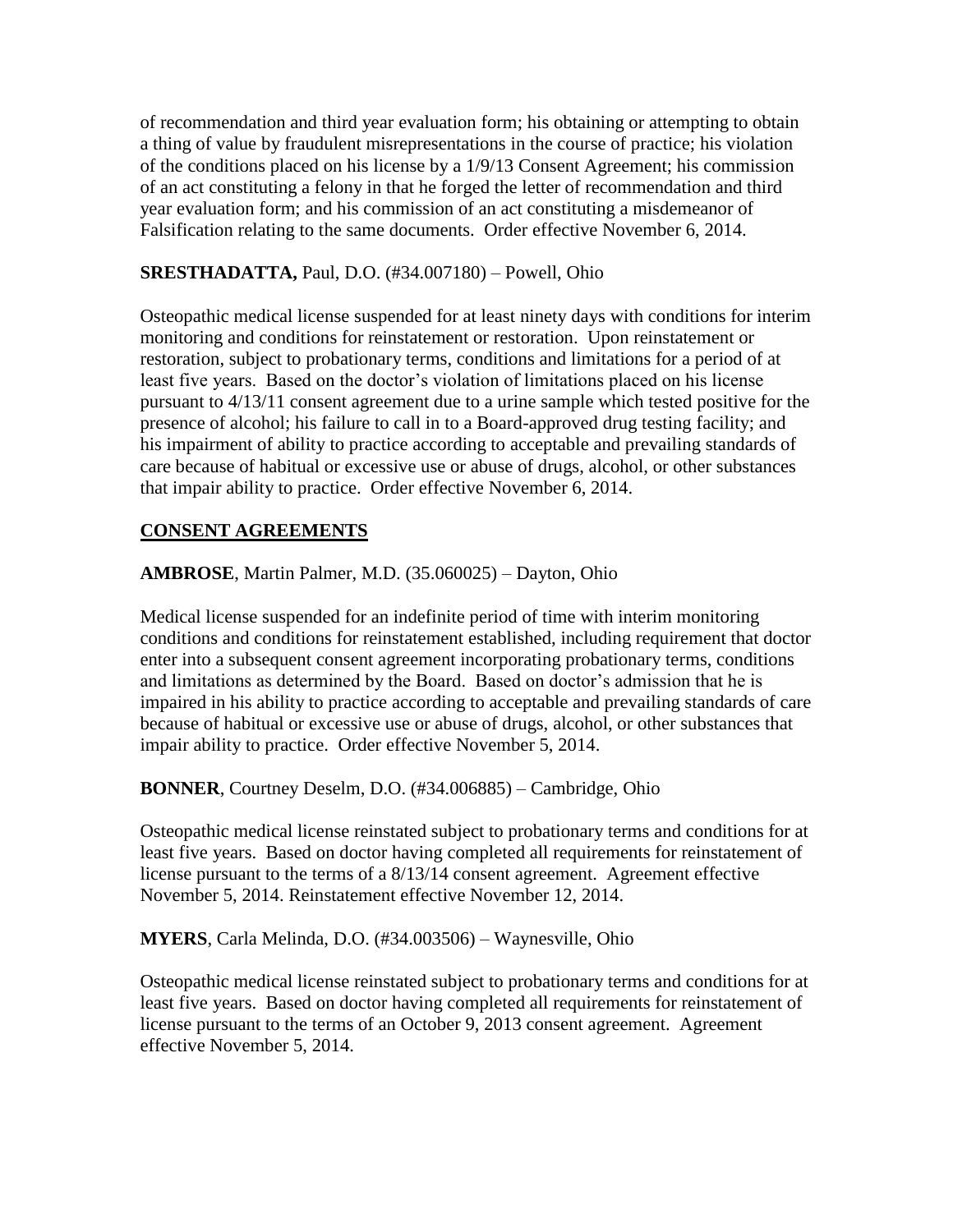**O'CONNELL**, David, M.D. (#35.082498) – Cincinnati, Ohio

Medical license suspended for at least 90 days with interim monitoring conditions and conditions for reinstatement established, including requirement that doctor enter into a subsequent consent agreement incorporating probationary terms, conditions and limitations as determined by the Board. Based on doctor's admission that he is impaired in his ability to practice according to acceptable and prevailing standards of care because of habitual or excessive use or abuse of drugs, alcohol, or other substances that impair ability to practice. Agreement effective November 5, 2014.

**SPERO,** Bruce A., M.D. (#35.068304) – Carson City, Nevada

Medical license reprimanded and subjected to probationary terms, conditions and limitations if doctor commences practice in Ohio. Based on doctor's March 7, 2014 settlement agreement with and public reprimand by the Nevada State Board of Medical Examiners. Agreement to remain in effect for at least five years prior to any request for termination. Agreement effective November 5, 2014.

### **LICENSE REINSTATED**

**VARGO**, Bradley Joseph, D.O. (#34.004864) – Kirtland, Ohio

Doctor's request for reinstatement of license granted by vote of the Board on 11/5/14 subject to probationary terms and conditions established by 5/30/14 Board Order. Effective 11/28/14.

**MANSOUR**, Waleed N., M.D. (#35.078230)-Youngstown, Ohio

Child Support Default suspension lifted on 11/4/14 pursuant to Notice to Reinstate/Reissue Professional License from Mahoning County Child Support Enforcement Agency.

### **VOLUNTARY SURRENDERS/RETIREMENTS/WITHDRAWALS**

**LEFKOVITZ,** Norman Wayne, M.D. (#35.049231) – Fairlawn, Ohio

Permanent revocation of license to practice medicine and surgery authorized by doctor in lieu of formal disciplinary proceedings pursuant to Section 4731.22(B)(6), (18), (19) and (20), Ohio Revised Code. Effective November 5, 2014.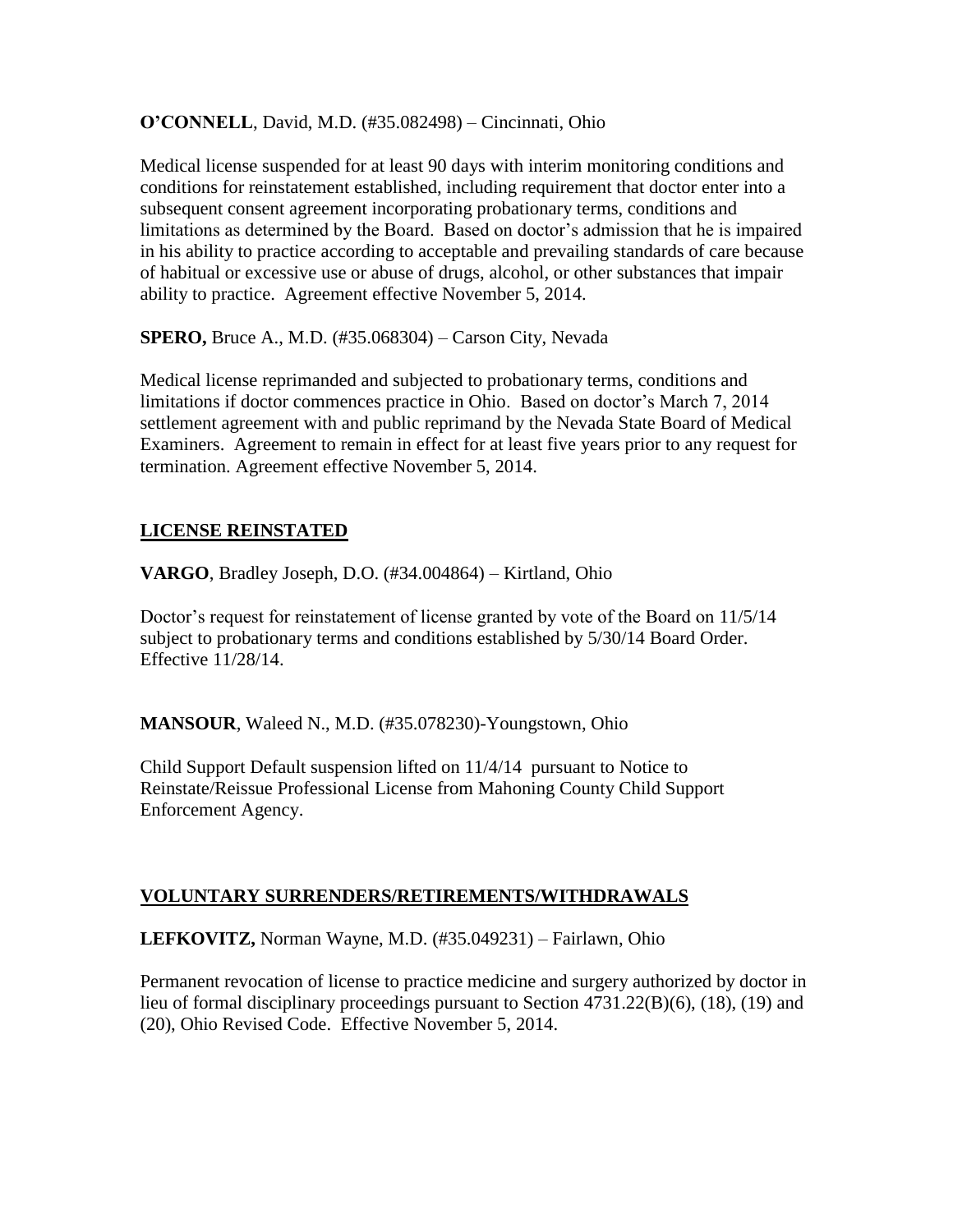**SEPATE**, Joseph David, MT applicant – Cincinnati, Ohio

Permanent withdrawal of application for license to practice massage therapy accepted by the Board in lieu of formal disciplinary proceedings pursuant to Section 4731.22(B)(13), Ohio Revised Code. Effective November 5, 2014.

**TRUBIANO**, Douglas Scott, D.O. (#34.007831) – St. Clairsville, Ohio

Permanent revocation of license to practice osteopathic medicine and surgery authorized by doctor in lieu of formal disciplinary proceedings pursuant to Section 4731.22(B)(10), (20), (24) and (34), Ohio Revised Code. Effective November 5, 2014.

## **PROBATIONARY REQUESTS AND MODIFICATIONS**

**ATANASOFF,** Nicholas Anthony, D.O. (#34.007837) – Struthers, Ohio

Doctor's request to reduce alcohol and drug rehabilitation meetings to two per week with a minimum of ten per month and to reduce psychotherapy sessions to every three weeks granted by vote of the Board on November 5, 2014.

**BANGERT,** Michael Theodore, M.D. (#35.123521) – Troy, Ohio

Doctor's request to reduce personal appearances from every three months to every six months and approval of monitoring physician granted by vote of the Board on November 5, 2014. Frequency and number of charts to be reviewed by monitoring physician established.

**BORRUSO,** Courtney Dean, D.O. (#34.011500) – Chardon, Ohio

Doctor's request for approval of treating psychiatrist and treating mental health professional granted by vote of the Board on November 5, 2014.

**DOUGLAS**, Janice Electa Green, M.D. (#35.039559) – Bratenahl, Ohio

Doctor's request to reduce the frequency of drug screens to twice per month and to reduce personal appearances to every six months granted by vote of the Board on November 5, 2014.

**EATON,** Lynne Antoinette, M.D. (#35.060149) – Delaware, Ohio

Doctor's request to discontinue the requirement that she take Naltrexone granted by vote of the Board on November 5, 2014.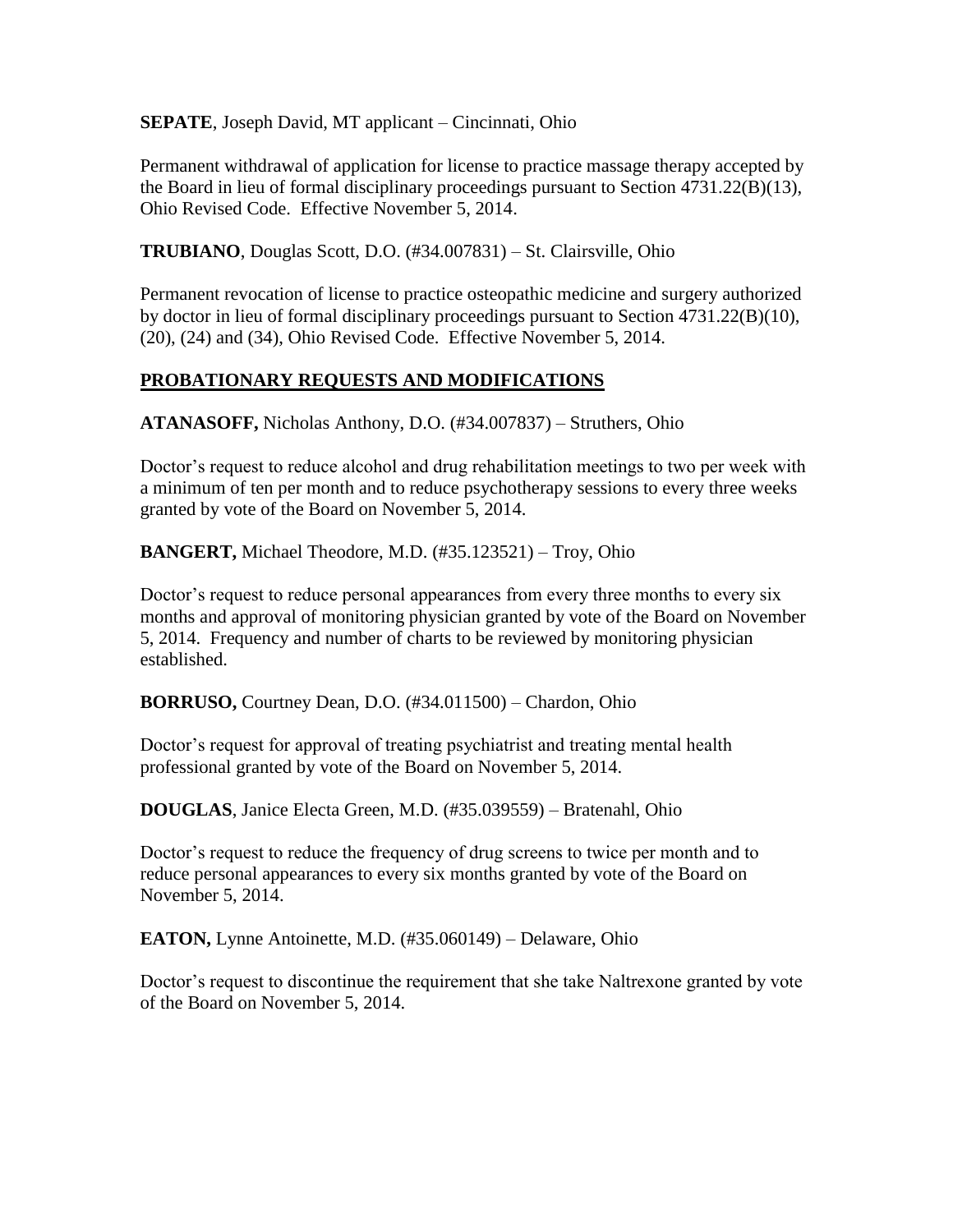**FLANIGAN**, Jackson L.J., M.D. (#35.061527) – Cambridge, Ohio

Doctor's request to discontinue controlled substance log requirement granted by vote of the Board on November 5, 2014.

**GRIFFIN, III**, George D.J., M.D. (#35.038479) – Cincinnati, Ohio

Doctor's request for approval of pharmacology course granted by vote of the Board on November 5, 2014.

**GRUENTHER**, Raymond Carl, M.D. (#35.058309) – Gahanna, Ohio

Doctor's request for approval of monitoring physician granted by vote of the Board on November 5, 2014.

**HOWELL, II**, Harry F., M.T. (#33.009620) – Canal Fulton, Ohio

Massage therapist's request for approval of an ethics course granted by vote of the Board on November 5, 2014.

**LYDON, Jr**., Joseph Francis, M.D. (#35.057047) – Solon, Ohio

Doctor's request to reduce personal appearances to every six months granted by vote of the Board on November 5, 2014.

**MARCINOW**, Anna, M.D. (#35.124085) – Columbus, Ohio

Doctor's request to reduce drug and alcohol rehabilitation meetings to two per week with a minimum of ten per month and to discontinue the requirements for controlled substance logs and chart reviews granted by vote of the Board on November 5, 2014.

**RIESEN**, Matthew Christopher (#35.099958) – St. Marys, Ohio

Doctor's request to discontinue requirements for chart reviews and controlled substance logs granted by vote of the Board on November 5, 2014.

**SKIBICKI**, Rick, M.D. (#35.047024) – Findlay, Ohio

Doctor's request for approval for monitoring physician granted by vote of the Board on November 5, 2014.

**SUMMERS**, Christina Louise, M.T. (#33.021723) – Toledo, Ohio

Massage therapist's request for approval of ethics course granted by vote of the Board on November 5, 2014.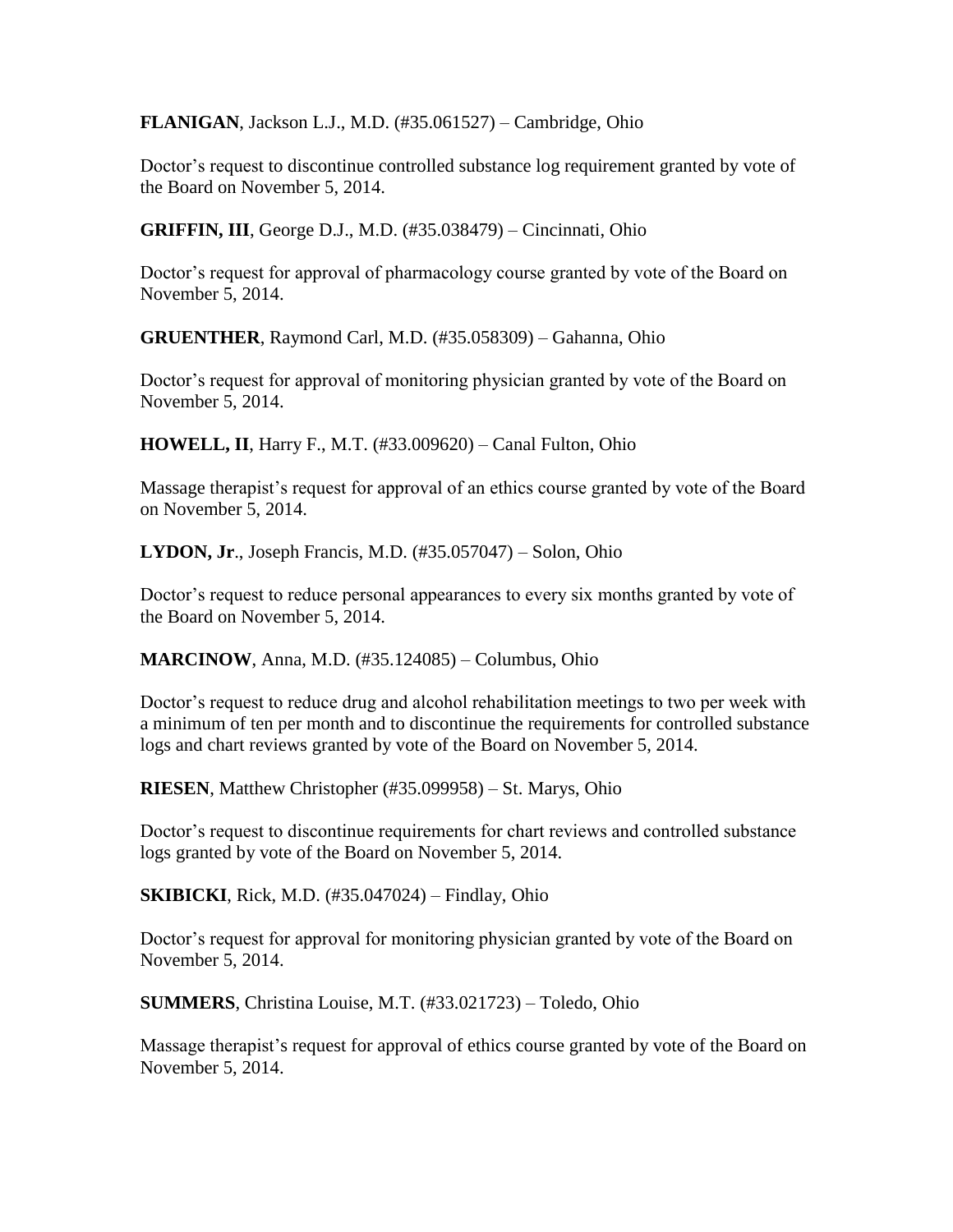### **PROBATION TERMINATED**

#### **CLARK (BALL),** Erin Kaye, M.T. (#33.017873) – Cincinnati, Ohio

Massage therapist's request for release from terms of the March 12, 2009 Consent Agreement granted by vote of the Board on November 5, 2014. Effective November 19, 2014

**DRAKE**, Samuel Lee, M.D. (#35.032937) – Vista, California

Doctor's request for release from terms of the May 11, 2011 Consent Agreement granted by vote of the Board on November 5, 2014 Effective November 5, 2014.

**EVENHOUSE**, Matthew Henry, M.D. (#35.082452) – Bay Village, Ohio

Doctor's request for release from terms of the November 12, 2009 Consent Agreement granted by vote of the Board on November 5, 2014. Effective November 12, 2014.

**McVETY**, Randi Johanna, M.T. (#33.009482) – Anna, Ohio

Massage therapist's request for release from terms of the September 12, 2012 Consent Agreement granted by vote of the Board on November 5, 2014. Effective November 12, 2014

**PALAZZO**, Kurt J., M.D. (#35.067200) – Portsmouth, Ohio

Doctor's request for release from terms of the August 12, 2009 Consent Agreement granted by vote of the Board on November 5, 2014. Effective November 11, 2014.

**WEIL**, Richard Mark, M.D. (#35.057757) – Akron, Ohio

Doctor's request for release from terms of the November 12, 2009 Consent Agreement granted by vote of the Board on November 5, 2014. Effective November 12, 2014.

#### **COURT ACTIONS**

**KINSER**, Tammy Lynn, M.T. (#33.013939)-North Ridgeville, Ohio

Appeal of Board's August 13, 2014 order to the Franklin County Court of Common Pleas dismissed without prejudice on October 28, 2014.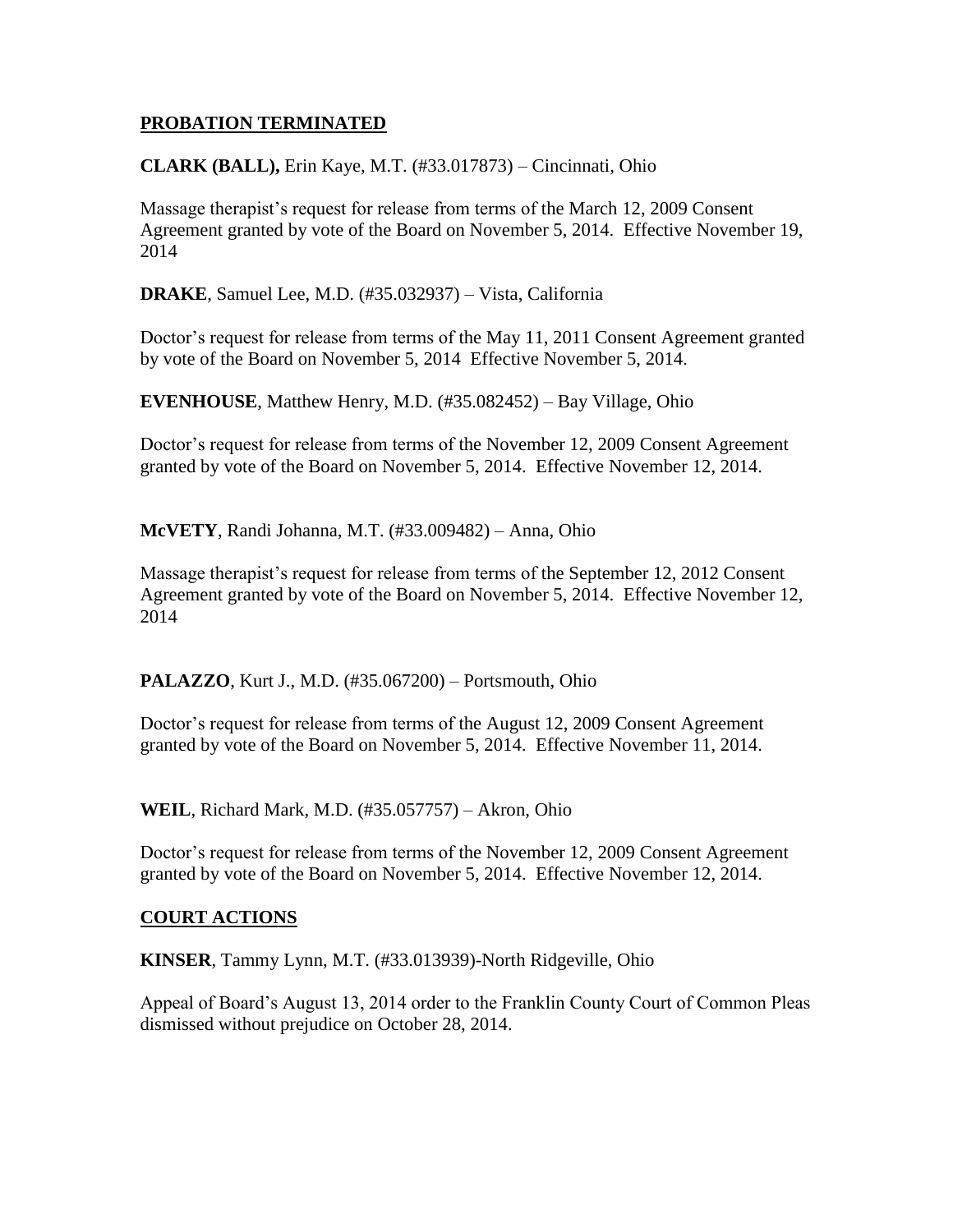**MANSOUR,** Waleed N., M.D. (#35.078230)-Youngstown, Ohio

Notice of appeal of Board's 12/11/13 order of reprimand and probation to the Court of Appeals of Ohio, Tenth Appellate District on October 17, 2014.

**REDDY,** Srinivas P., M.D. training certificate (#57.022580)-Holland, Ohio

By Decision and Entry filed on 10/9/14, Franklin County Court of Common Pleas affirmed the 3/12/14 Order issued by the Board.

**TEMPONERAS,** Margy, M.D. (#35.072571)-Portsmouth, Ohio

By Decision and Entry filed on 10/24/14, Franklin County Court of Common Pleas affirmed the 7/10/13 Order issued by the Board.

**WILLIAMS,** James A., D.O. (#34.005346)-Sylvania, Ohio

By Decision and Entry filed on 10/20/14, Franklin County Common Pleas denied doctor's stay of enforcement of the Board's July 9, 2014 order.

Appeal of Board's July 9, 2014 order voluntarily dismissed with prejudice by doctor on November 3, 2014.

### **NON-DISCIPLINARY ORDERS**

**BYRNE,** Therese Kateri, M.T. Applicant – Westerville, Ohio

Application for certificate to practice massage therapy was denied based upon the finding that she did not hold a diploma or certificate from a school, college or institution in good standing as determined by the Board, because her completed massage therapy program does not meet the Board's curriculum requirements and because she has not been licensed as a massage therapist in another state or jurisdiction during the five years preceding the date of her application. Order effective November 6, 2014.

**CHICKLETTS,** Jaime Allison, M.T. (#33.010919) – Mogadore, Ohio

Massage therapist's application for restoration of her license to practice massage therapy granted, pending passage of the Massage and Bodywork Licensing Examination. Based on massage therapist having not practiced massage therapy for more than two years. Order effective November 6, 2014. (Journal Entry – No hearing requested.)